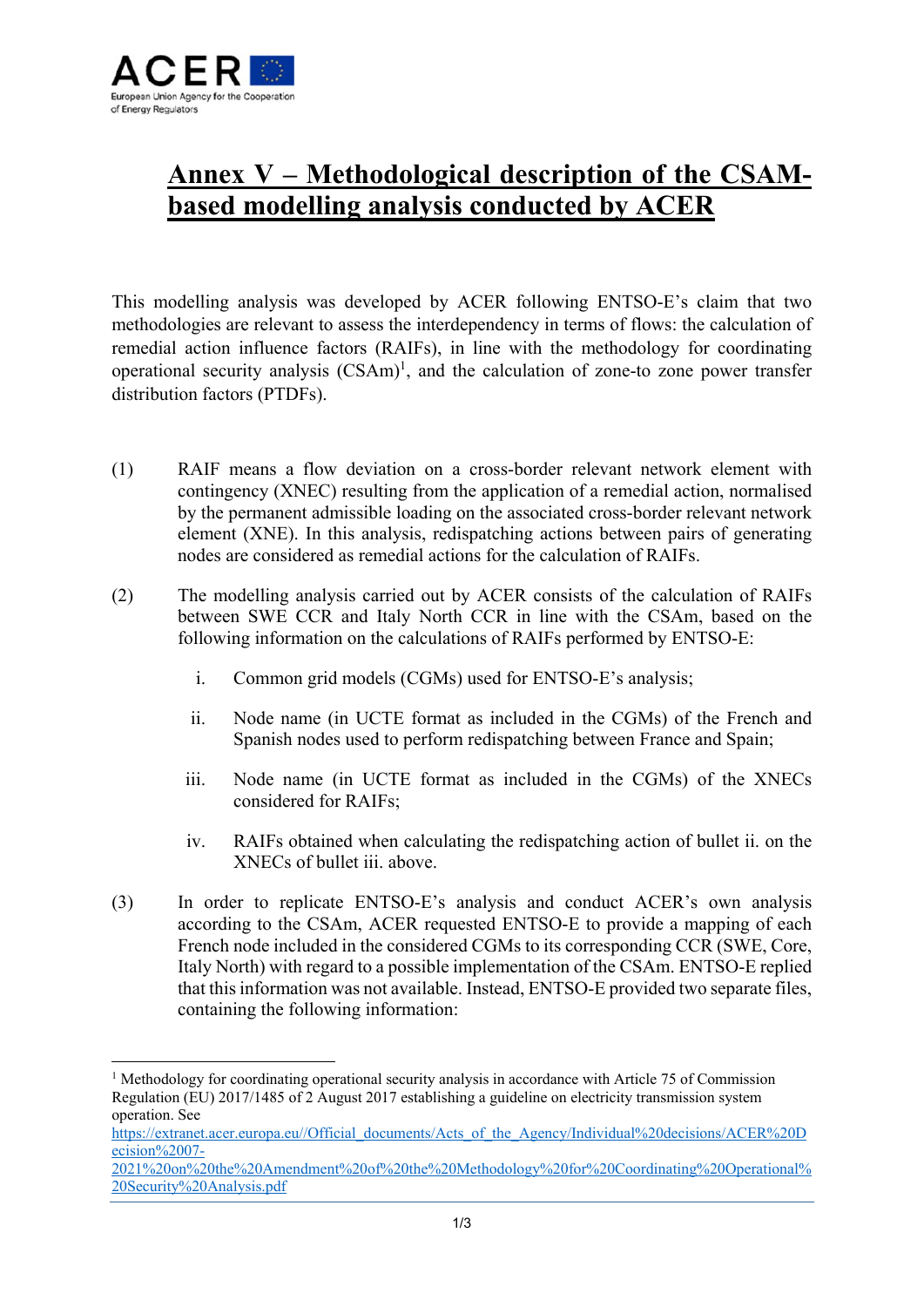

- a. The mapping of each French generating node included in the considered CGMs to its native CCR;
- b. The list of critical network elements (CNEs) considered in each CCR.
- (4) ACER based its assessment on Article 15 and Article 27 of the CSAm. The calculation process followed by ACER consisted of the following steps:
	- i. Identification of Spanish and French nodes in SWE CCR with a redispatching potential larger than or equal to 500 MW;
	- ii. Calculation of node-to-node PTDFs on relevant French critical network elements with contingency (CNECs) located in Italy North CCR;
	- iii. Calculation of RAIFs, assuming a redispatching amount of 500 MW;
	- iv. Calculation of the sum of all RAIFs larger than or equal to 1% pursuant to paragraphs (c) and (d) of Article 27(4) of the CSAm;
	- v. Extraction of CNECs for which the sum of RAIFs is larger than or equal to 5% pursuant to paragraph (e) of Article 27(4) of the CSAm;
	- vi. Identification of overlapping CNEs and overlapping cross-border relevant remedial actions (XRAs) pursuant to paragraphs (e) and (f) of Article 27(4) of the CSAm.
	- (5) The results obtained by ACER showed that 157 French CNECs, made of three CNEs located in Italy North CCR, met the 5% RAIF threshold specified in point v. above. Hence, pursuant to Article 27(4)(e) and (f) of the CSAm, these three CNEs were found to be overlapping CNEs and the redispatching actions between Spanish generators and French generators located in SWE CCR used to identify them were defined as overlapping XRAs.
	- (6) Following the concern expressed by ENTSO-E that the results obtained by ACER were strongly impacted by an assumption that each generating node is simultaneously contributing to several individual XRAs, ACER updated its analysis. In the updated analysis, each node considered for redispatching was set to participate to only one individual XRA; for each node and for each considered CNEC, only the most impactful remedial action, i.e. the one with the largest RAIF, was retained.
	- (7) The updated results obtained by ACER showed that the outcome of the initial assessment was only slightly affected, as now 154 French CNECs, made of two CNEs located in Italy North CCR, were still found to meet the 5% total RAIF threshold. This corresponds to about  $10\%$  ( $10.5\% = 2/19$ ) of the 19 CNEs located in the Italy North CCR provided by ENTSO-E. For the two identified overlapping CNEs, the number of overlapping XRAs ranged between 8 and 10 and the total RAIF per CNE amounted to between 17% and 20%.
	- (8) The application of a consistent redispatching amount of 500 MW for all generating nodes was used for exemplificative purposes. As for a significant share of the identified